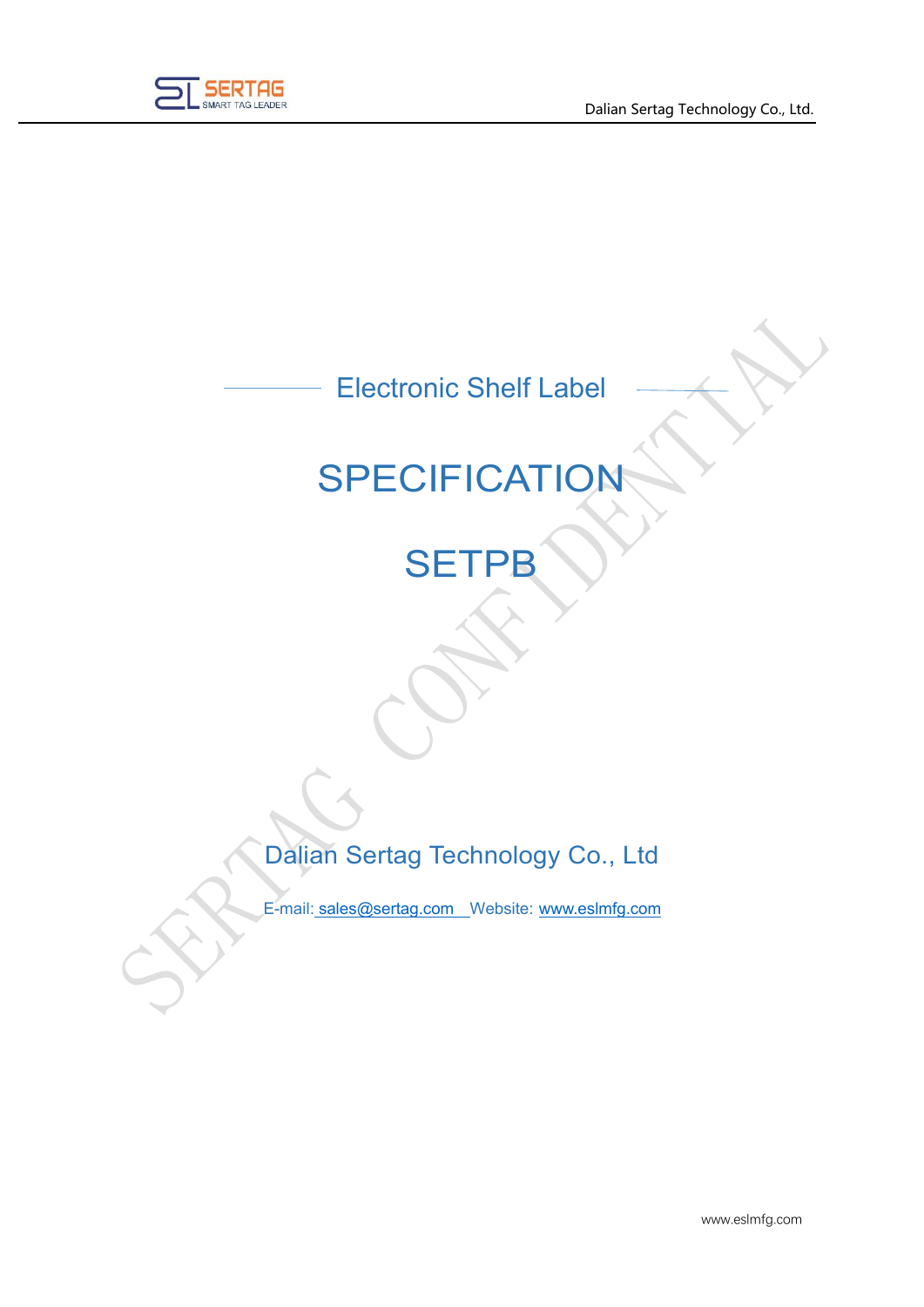

Dalian Sertag Technology Co., Ltd.

| <b>REV</b> | <b>DESCRIPTION</b>         | <b>RELEASE DATE</b> | <b>EDITOR</b>   |
|------------|----------------------------|---------------------|-----------------|
| 1.0        | <b>Preliminary Release</b> | 2018/3/1            | Leaker          |
|            |                            |                     |                 |
|            |                            |                     | and the control |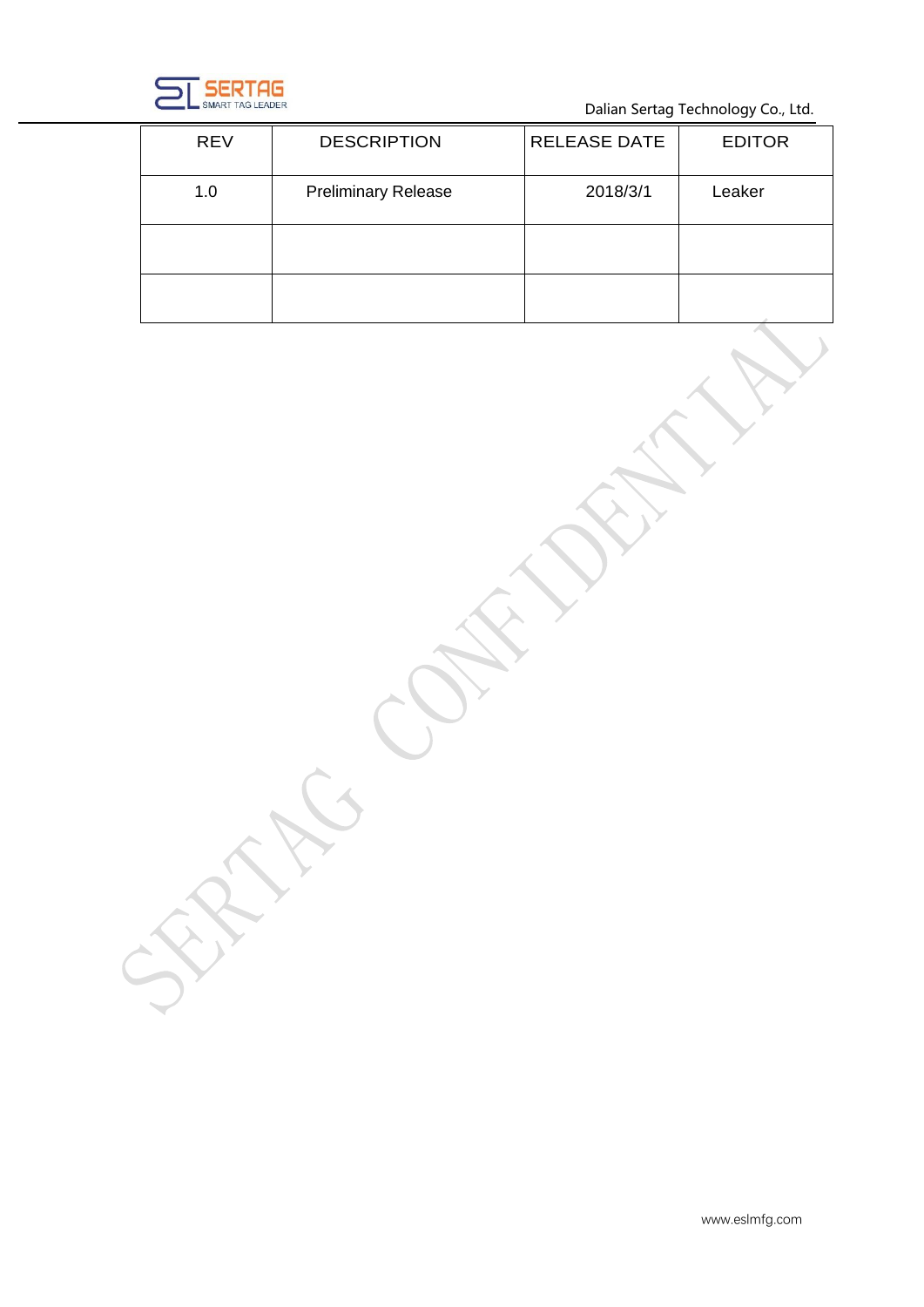

### **Bluetooth ESL 2.1 \_TFT**

| <b>TECHNICAL DETAILS</b> | Product code             | SETPB_TFT_2.1        |
|--------------------------|--------------------------|----------------------|
|                          | Dimensions (mm)          | 69.5x35x14.8         |
|                          | Display technology       | Mono TFT             |
|                          | Active display area (mm) | 23.668(H) x 48.5(V)  |
|                          | Resolution (pixels)      | 250x122              |
|                          | Pixel Size(mm)           | 0.194x0.194          |
|                          | Pixel colors             | Black/white          |
| $\sqrt{9.90}$            | Viewing angle            | 45/45/60/60          |
|                          | Operating temperature    | -20 °C to 70 °C      |
|                          | <b>Battery</b>           | 1200mAh(CR2450X2)    |
|                          | <b>Battery lifetime</b>  | $2 - 3$ years        |
|                          | ESL operating frequency  | 2.4G BLE             |
|                          | Wireless firmware update | Yes                  |
|                          | Proximity sensing        | Yes                  |
|                          | Support content format   | Text/Barcode/QR code |
|                          | Wireless device          | Android Phone/pad    |
|                          | Template design DIY      | Yes                  |

#### **Features:**

- 1. No base station, server, mobile Bluetooth wireless update
- 2. Original fast scanning technology, intelligently sensing the label content to the mobile phone
- 3. The template can be designed by DIY, and the multi-template can be switched at will
- 4. Support firmware online upgrade
- 5. Total reflection 2.1-inch TFT screen, real-time display, ultra-low power consumption
- 6. Wide temperature support -20-70 degrees
- 7. Length, width and thickness: 69.5x35x14.8mm
- 8. 2-3 years battery life, battery can be replaced
- 9. Support batch refresh
- 10. Support content: text/bar code/QR code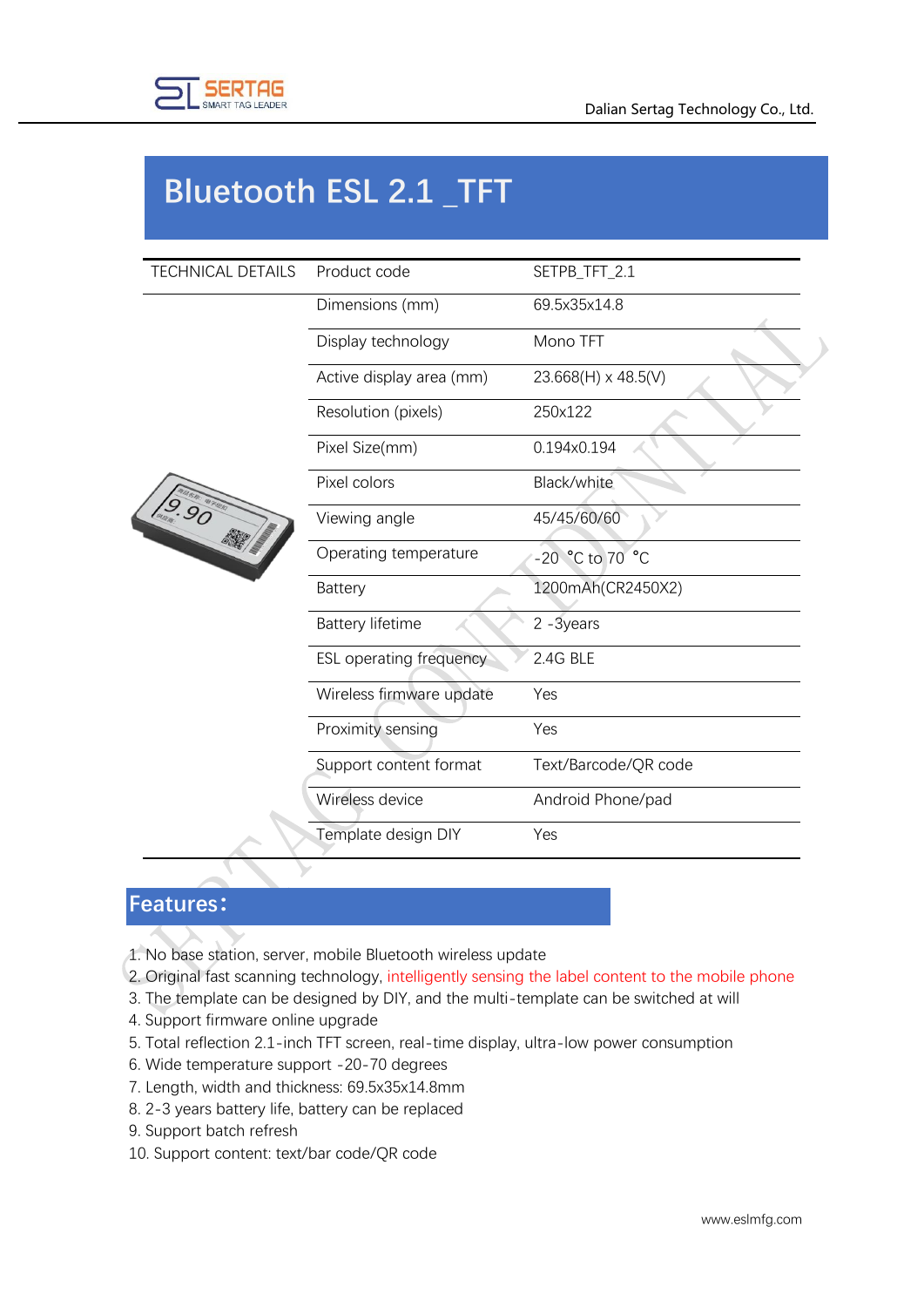

### **Instruction:**

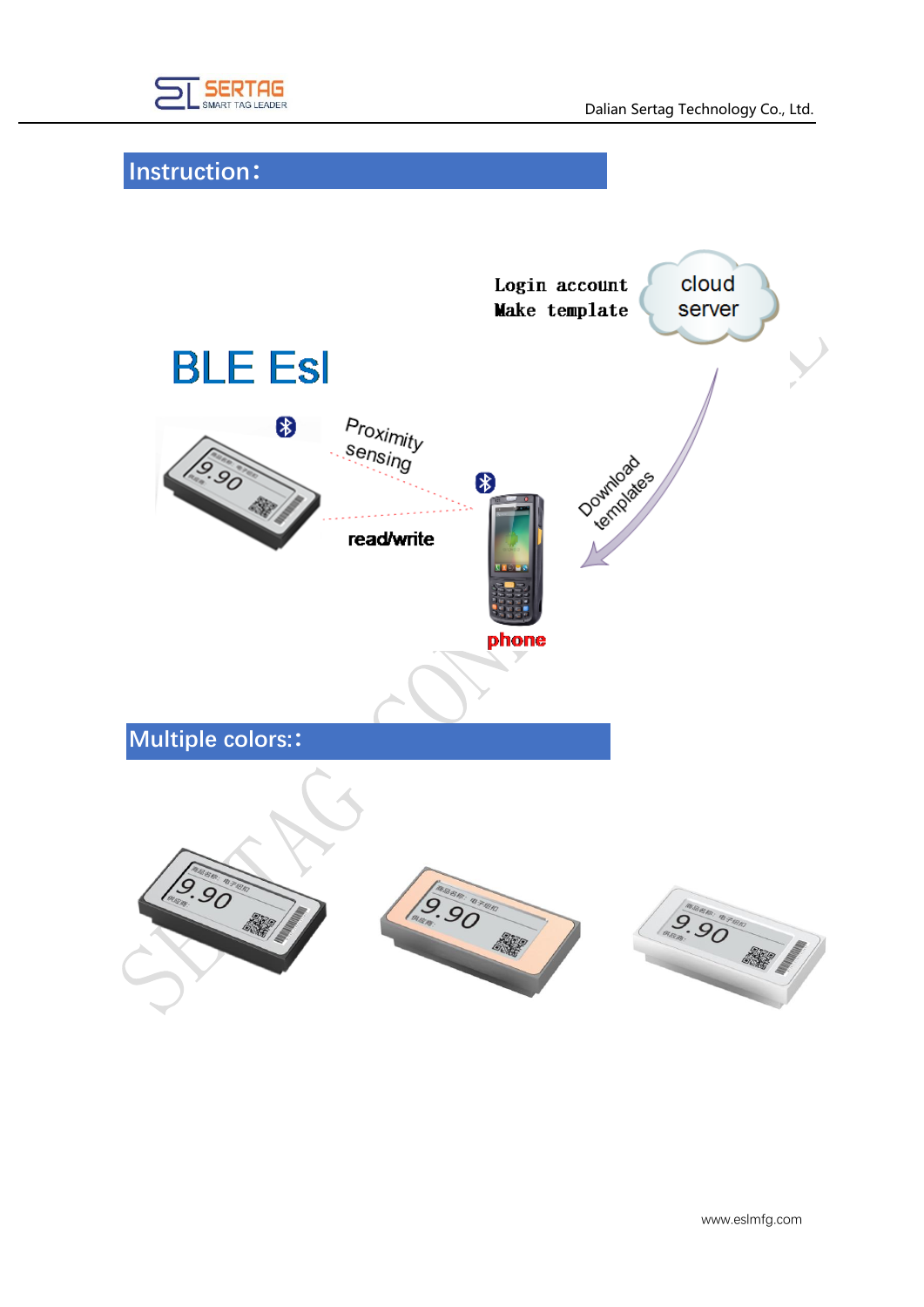

#### **Other size supported**

| <b>Model</b>  | <b>Picture</b>                                                 | <b>Parameter</b>                                                                                                                                                                                                                                                                                                                                                                                                                                                                                                                                         |
|---------------|----------------------------------------------------------------|----------------------------------------------------------------------------------------------------------------------------------------------------------------------------------------------------------------------------------------------------------------------------------------------------------------------------------------------------------------------------------------------------------------------------------------------------------------------------------------------------------------------------------------------------------|
| SETPB_TFT_2.1 | $\sqrt{9.90}$                                                  | Dimensions (mm) 69.5x35x14.8<br>Display technology<br>Mono TFT<br>Active display area (mm) $23.668(H) \times 48.5(V)$<br>Resolution (pixels) 250x122<br>Pixel Size(mm)<br>0.194x0.194<br>Pixel colors Black/white<br>45/45/60/60<br>Viewing angle<br>Operating temperature-20 °C to 70<br>Battery 1200mAh(CR2450X2)<br>Battery lifetime 2-3years<br>ESL operating frequency<br>2.4G BLE<br>Proximity sensing Yes<br>Text/Barcode/QR<br>Support content format<br>code<br>Wireless device Android Phone/pad<br>Template design DIY Yes                    |
| SETPB0213R    | <b>SERTAG 2.13 INCH</b>                                        | Dimensions (mm) 71.6x36.5x12.6<br>Display technology<br>E ink<br>Active display area (mm) $23.71(H) \times 48.55(V)$<br>Resolution (pixels) 212x104<br>Pixel Size(mm)<br>0.228x0.229<br>Pixel colors Black/white/Red<br>180<br>Viewing angle<br>Operating temperature $0^{\circ}C$ to $50^{\circ}C$<br>Battery 600mAh(CR2450X1)<br><b>Battery lifetime</b><br>1-2years<br>ESL operating frequency 2.4G BLE<br>Proximity sensing Yes<br>Support content format Text/Barcode/QR<br>code<br>Wireless device<br>Android Phone/pad<br>Template design DIY Yes |
| SETPB0290R    | 2.9inch BWR Tag<br><b>Bluetooth Tag</b><br><b>Cloud System</b> | Dimensions (mm) 88.5x41.5x13.8<br>Display technology E ink<br>Active display area (mm) $29.06(H) \times 66.90(V)$<br>Resolution (pixels) 296x128<br>Pixel Size(mm) 0.227x0.226<br>Pixel colors Black/white/Red<br>Viewing angle 180<br>Operating temperature $0^{\circ}C$ to $50^{\circ}C$<br>Battery 600mAh(CR2450X2)<br><b>Battery lifetime 3years</b><br>ESL operating frequency 2.4G BLE                                                                                                                                                             |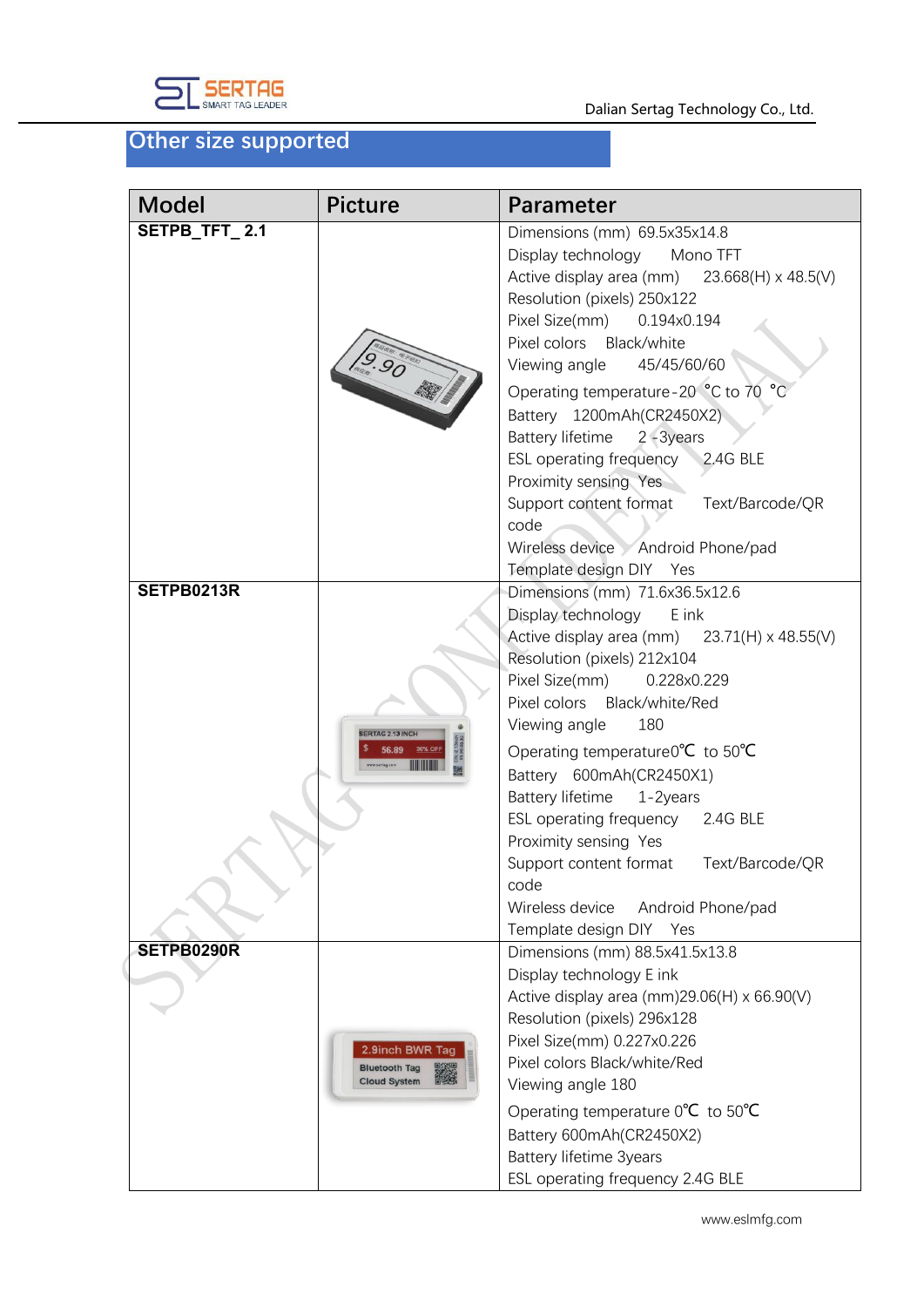

Dalian Sertag Technology Co., Ltd .

|                                    | Proximity sensing Yes                                  |
|------------------------------------|--------------------------------------------------------|
|                                    | Support content format Text/Barcode/QR code            |
|                                    | Wireless device Android Phone/pad                      |
|                                    | Template design DIY Yes                                |
| SETPB0420R                         | Dimensions (mm) 104.5x87.5x12.7                        |
|                                    | Display technology<br>E ink                            |
|                                    | Active display area (mm) $84.8(H) \times 63.6(V)$      |
|                                    | Resolution (pixels) 400x300                            |
|                                    |                                                        |
|                                    | Pixel Size(mm)<br>0.212x0.212                          |
| 4.2 inch E-ink Tag                 | Pixel colors<br>Black/white/Red                        |
| <b>Bluetooth ESL</b>               | Viewing angle<br>180                                   |
| <b>System</b><br><b>Management</b> | Operating temperature $0^{\circ}C$ to $50^{\circ}C$    |
| ,,,,,,,,,,,,,,,                    | Battery 2400mAh(CR2450X4)                              |
|                                    | <b>Battery lifetime</b><br>5years                      |
|                                    | <b>ESL operating frequency</b><br>2.4G BLE             |
|                                    | Proximity sensing Yes                                  |
|                                    | Support content format<br>Text/Barcode/QR              |
|                                    | code                                                   |
|                                    | Wireless device Android Phone/pad                      |
|                                    |                                                        |
| SETPB0750R                         | Template design DIY Yes                                |
|                                    | Dimensions (mm) 180x130x13                             |
|                                    | Display technology<br>E ink                            |
|                                    | Active display area (mm) $163.2(H) \times 97.92(V)$    |
|                                    | Resolution (pixels) 640x384                            |
|                                    | Pixel Size(mm)<br>0.255x0.255                          |
|                                    | Pixel colors<br>Black/white/Red                        |
|                                    | Viewing angle<br>180                                   |
| <b>Leaker</b>                      | Operating temperature $0^{\circ}C$ to $50^{\circ}C$    |
| <b>Sales Manager</b>               | Battery 3600mAh(CR2450X6)                              |
|                                    | Battery lifetime<br>5years                             |
|                                    | <b>ESL operating frequency</b><br>2.4G BLE             |
|                                    | Proximity sensing Yes                                  |
|                                    | Support content format<br>Text/Barcode/QR              |
|                                    | code                                                   |
|                                    |                                                        |
|                                    | Wireless device<br>Android Phone/pad                   |
|                                    | Template design DIY Yes                                |
| SETPB0750RD                        | Dimensions (mm) 176.2x80x137.15                        |
|                                    | Display technology<br>E ink                            |
| Sertag 7.6 inch E-ink Lab          | Active display area (mm)<br>$163.2(H) \times 97.92(V)$ |
|                                    | Resolution (pixels) 640x384                            |
|                                    | Pixel Size(mm)<br>0.255x0.255                          |
|                                    | Pixel colors<br>Black/white/Red                        |
|                                    | Viewing angle<br>180                                   |
|                                    | Operating temperature $0^{\circ}C$ to $50^{\circ}C$    |
|                                    | Battery 3600mAh(CR2450X6)                              |
|                                    | Battery lifetime<br>3-5years                           |
|                                    | ESL operating frequency 2.4G BLE                       |
|                                    |                                                        |
|                                    | Proximity sensing Yes                                  |

www.eslmfg.com